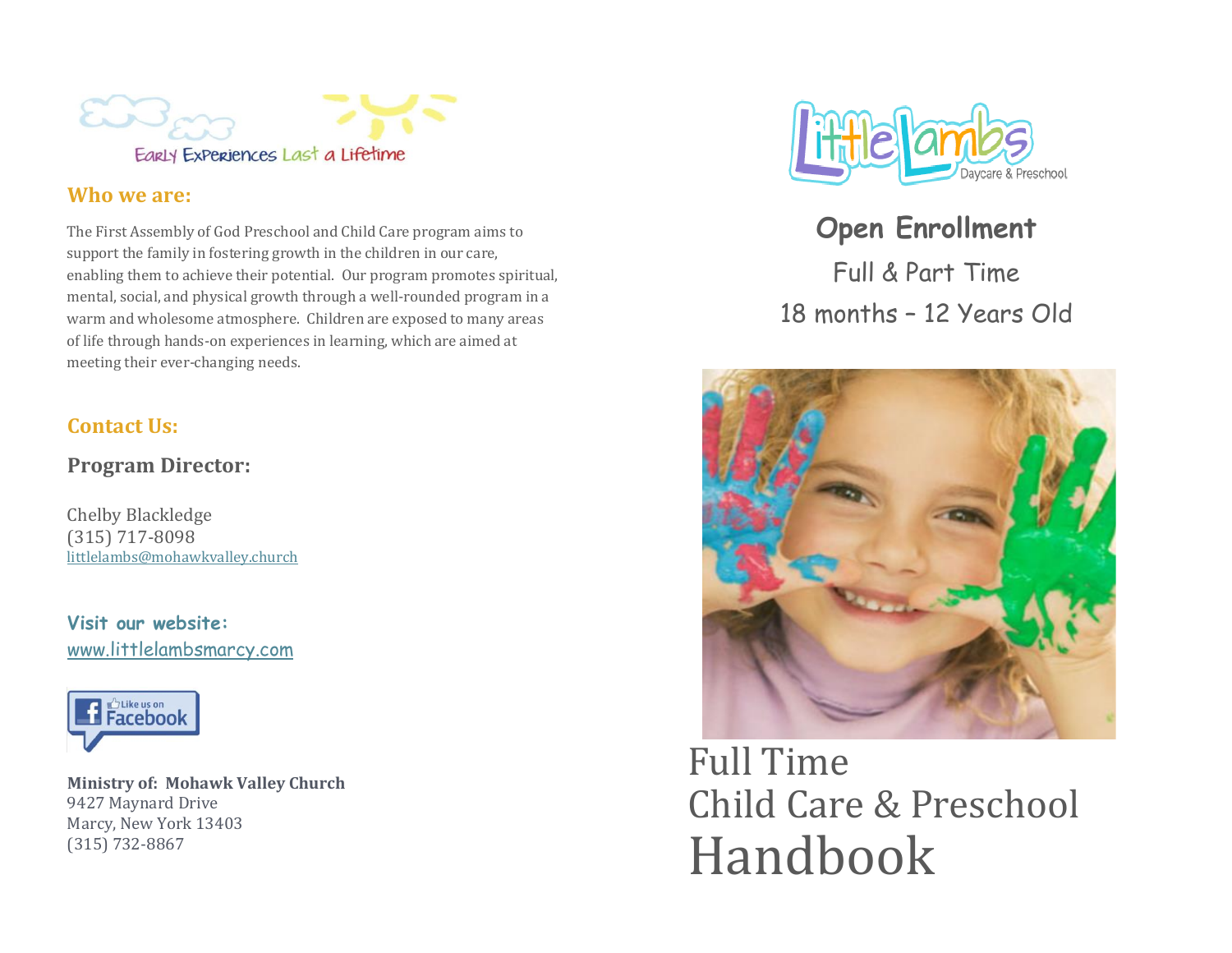

Our faith-based program instills important values that mirror the "Fruit of the Spirit" such as:

- Good manners, caring, sharing, patience, responsibility, as well as communication and teamwork.
- We believe children learn best through play, these are the times that Children will grow and discover the most! We emphasize dramatic play and hands-on learning activities to foster a highly interactive learning environment where children are challenged as they enjoy the learning process.
- Our students are loved and well cared for. They have a consistent schedule with high quality teachers which will ensure maximum growth in all areas of their emotional, spiritual, social, cognitive, physical, and creative selves.

**Heart of the Mission… Little Lamb's Preschool & Child Care** 

*To "Sow Seeds" of Love, Security and Stability, while planting seeds of faith. To create an environment where children thrive as they grow and develop. To provide a place where parents feel confident, and assured that their children are safe and their lives are being enriched while in our care.*

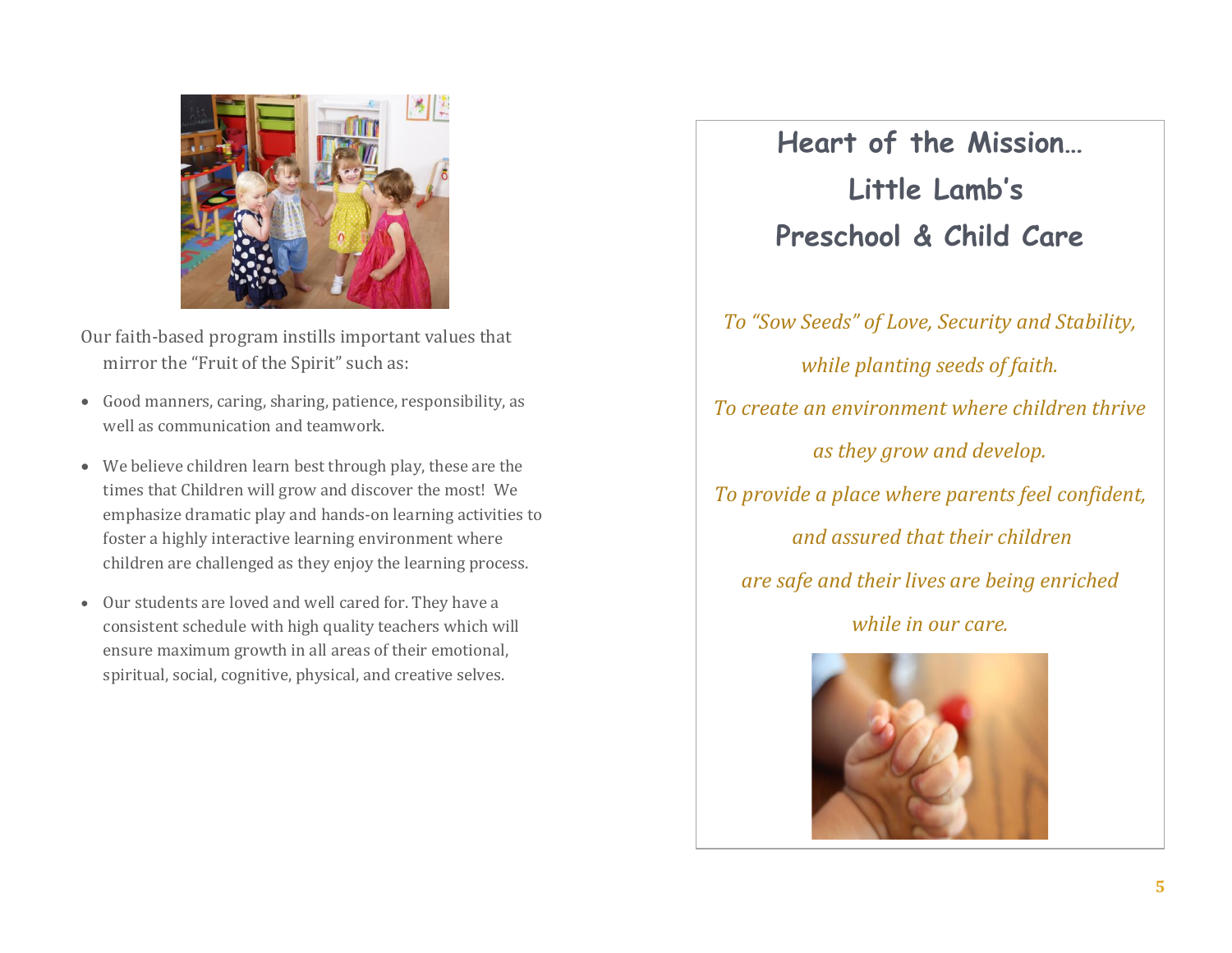#### **SCHOOL SESSION**

**Full-Time Program** – Program Hours: Monday-Friday, 7:00-5:30 with open enrollment.

- The program schedule is a fixed five-day program rate of \$46 per day/\$230 per week (Toddler) \$44 per day/\$220 per week (Early Preschool) or \$44 per day and \$43 per day/ \$215 per week (Preschool), regardless of drop off or pick-up schedule.
- We offer a 10% sibling discount.

### **SUPPLIES NEEDED FOR PRESCHOOL/CHILD CARE**

- 1. Backpack for school related items to be brought to and from school. (ex: show and tell items, books, and school papers, etc.)
- 2. A complete change of clothes to be kept in your child's backpack (socks, underwear/pull ups if applicable, shirt, pants)
- 3. Weather appropriate outerwear.
- 4. Bedding for nap time, including cot sheet (crib sheets work perfect) throw blanket.
- 5. Lunch please provide a nutritious lunch & water bottle w/name. (program will provide am and pm snacks)

### **ARRIVAL/DISMISSAL**

**Full-time Preschool/Childcare**: Formal curriculum is between 9:00-2:30 Monday - Friday, with before and after program activities scheduled from 7:00- 9:00 and 2:30-5:30 daily.

Drop off and Pick-up Times; must be agreed upon and changes communicated with as much advanced notice as possible.

*Note:* Please have children use the bathroom and wash hands prior to entering the classroom.

*Please plan on picking up your child promptly – if you are going to be arriving more than 10 minutes late, please call/text the Program Director, Chelby Blackledge at (315) 717-8098.*

#### **FIELD TRIPS**

Group field trips may be scheduled which require parent transportation.



**DAILY SCHEDULE OVERVIEW 7:00 – 5:30** Arrival Time/Free Play Small Group Activity Morning Circle Time Snack Time Centers/Small Group Activities Gym/Outdoor - Gross Motor Lunch Rest/Quiet Time Centers/Fine Motor Snack Time Small Group Activities Afternoon Circle Time Gross Motor- Music/Movement/Gym Free Play

#### *Child Assessments*

The Teacher along with the Program Director will continuously monitor and assess the developmental level and progress of each child. They will actively share feedback and work together to collaborate with the parents and/or caregiver as to any suggested learning adaptions or opportunities to maximize the individual child's development.